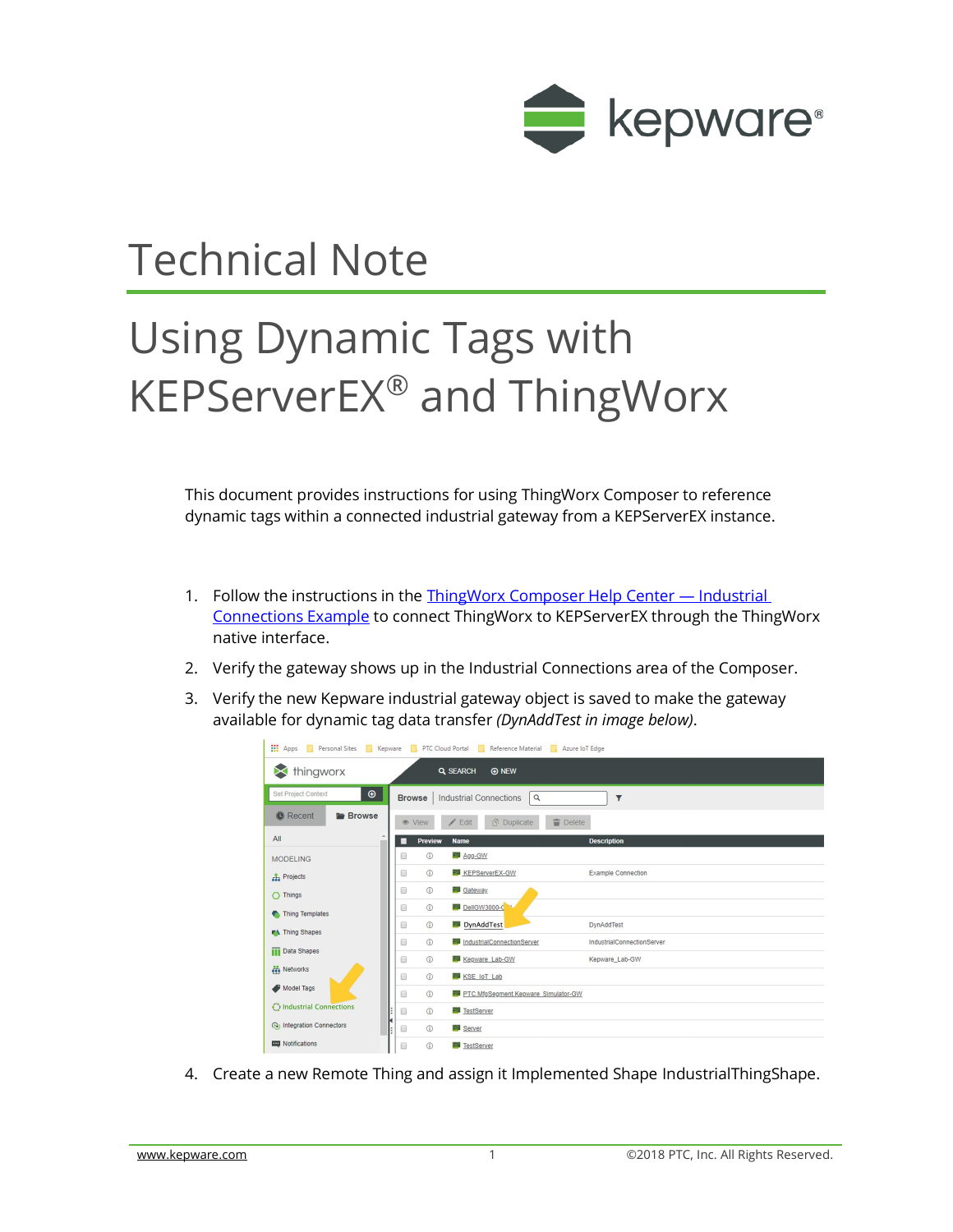| <b>III</b> Apps<br>Personal Sites<br>Kepware<br>T.                                                                                                          | PTC Cloud Portal<br>Reference Material<br>Azure loT Edge<br>H.<br>n.                                                                                                                                                                                              |
|-------------------------------------------------------------------------------------------------------------------------------------------------------------|-------------------------------------------------------------------------------------------------------------------------------------------------------------------------------------------------------------------------------------------------------------------|
| thingworx                                                                                                                                                   | Q SE PC<br><b>A</b> NEW                                                                                                                                                                                                                                           |
| $\bigoplus$<br>Set Project Context                                                                                                                          | Thing: New Thing -1 * @<br>O Save<br>교 Edit in Composer<br><b>S</b> Cancel<br>To Do $\blacktriangledown$<br>More $\blacktriangledown$                                                                                                                             |
| <b>O</b> Recent<br><b>Browse</b>                                                                                                                            | <b>(i)</b> General Information<br>E Properties and Alerts<br>$F$ Events<br>Subscriptions<br><>>Services                                                                                                                                                           |
| $-$ Unassigned<br>New Thing - 1*                                                                                                                            | <b>General Information</b>                                                                                                                                                                                                                                        |
| <b>副</b> DynAddTest<br><b>图 Kepware_Lab_Motor_Demo</b><br><b>副</b> IndustrialConnectionServer<br><b>图 OPC Agg</b><br>Asset_Schneider PLC<br><b>脚 Agg-GW</b> | <b>No</b><br>Name ② (required)<br>image<br>available<br><b>DynAddressTest</b><br>Change<br>Description 2                                                                                                                                                          |
|                                                                                                                                                             | Project ②<br>$\bigoplus$<br>Search Projects                                                                                                                                                                                                                       |
|                                                                                                                                                             | Tags ②                                                                                                                                                                                                                                                            |
|                                                                                                                                                             | $\bigoplus$<br>Search Model Tags<br>Base Thing Template ② (required)<br>Remote Thing $\chi$<br>Implemented Shapes 2<br>$\bigoplus$<br>Search Thing Shapes<br>$\blacksquare$ IndustrialThingShape $\times$<br>Value Stream 2<br>$\bigcirc$<br>Search Value Streams |
|                                                                                                                                                             | Active 2                                                                                                                                                                                                                                                          |

- 5. Within the new Remote Thing's properties, assign the Industrial Thing property a value that is the name of the Industrial Gateway added in step 1. This associates the new Remote Thing with the industrial gateway and supports referencing tags from the connected server.
- 6. After selecting the Industrial Thing in the menu pane on the right, click the checkmark in the upper right for the property to be associated.
- 7. Click the green **Save** button to apply the changes to the new Remote Thing.

| $\circledcirc$<br>Set Project Context      | Industrial Thing: DynAddressTest ©                    | To Do W                         | O Save                             | Cancel<br>More $\blacktriangledown$                   | <b>7</b> Edit in Composer                                             |                                 | $\times$           | $\equiv$ IndustrialThing                        |
|--------------------------------------------|-------------------------------------------------------|---------------------------------|------------------------------------|-------------------------------------------------------|-----------------------------------------------------------------------|---------------------------------|--------------------|-------------------------------------------------|
| <b>Browse</b><br><b><i>O</i></b> Recent    | Properties and Alerts<br><b>C General Information</b> | <br>Services                    | $f$ Events<br><b>Subscriptions</b> | Change History                                        |                                                                       |                                 |                    | Set value of property                           |
| $-$ Unassigned<br><b>BU</b> DynAddressTest | Properties   Alerts   Q                               | Choose category                 |                                    |                                                       |                                                                       |                                 |                    | $\boldsymbol{\Theta}$<br>Dyn<br>Advanced Search |
| <b>BU</b> DynAddTest                       | - My Properties<br><b>O</b> Add                       | Delete<br><b>B</b> Duplicate    | <b>&amp; Manage Bindings</b>       | C Refresh                                             |                                                                       |                                 |                    | C Add Thing<br>$\circ$ =                        |
| <b>EU</b> Kep_Lab-GW                       | Name                                                  | <b>Actions</b><br><b>Source</b> | <b>Default Value</b>               | Value<br><b>Alerts</b>                                | <b>Additional Info</b><br>Category                                    | п                               | 眉<br>A.            | O DynAddTest                                    |
| Kepware_Lab_Motor_Demo                     | No properties                                         |                                 |                                    |                                                       |                                                                       |                                 |                    |                                                 |
| <b>BU</b> IndustrialConnectionServer       | - Inherited Properties                                |                                 |                                    |                                                       |                                                                       |                                 |                    |                                                 |
| <b>M</b> Test1                             | - RemoteThing                                         |                                 |                                    |                                                       |                                                                       |                                 |                    |                                                 |
| <b>BU</b> OPC Agg                          | Name<br>pisConnected                                  | Actions<br>Source<br>B.         | Default Value<br>自                 | Value<br>画                                            | <b>Alerts</b><br>Category<br>$\bigoplus$<br>ConnectionStatus          | Additional Info<br>$\mathbf{a}$ | 這<br>$\theta$<br>۰ |                                                 |
| Asset_Schneider PLC                        | <b>MastConnection</b>                                 | $\mathcal{B}$                   | 1969-12-31 19:00:00                | 1969-12-31 19:00                                      | $\bigoplus$ 0<br>ConnectionStatus                                     | $\bullet$                       | $\bullet$          |                                                 |
| <b>BB</b> Agg-GW                           | - IndustrialThingSh                                   |                                 |                                    |                                                       |                                                                       |                                 |                    |                                                 |
|                                            | Name<br>OIndustrialThing                              | Actions<br>Source<br>$\circ$    | Default Value                      | Value<br><b>Alerts</b><br>$\odot$<br><b>Set Value</b> | Additional Info<br>Category<br>IndustrialGateway<br><b>Properties</b> | $\ddot{a}$<br>$\circ$           | 道<br>$\theta$      |                                                 |

- 8. Add a new property to the Remote Thing.
- 9. Assign its binding as **Remotely Bound**.
- 10. Click the **Add** button under the Tag Address field to begin associating the property with the dynamic tag address.